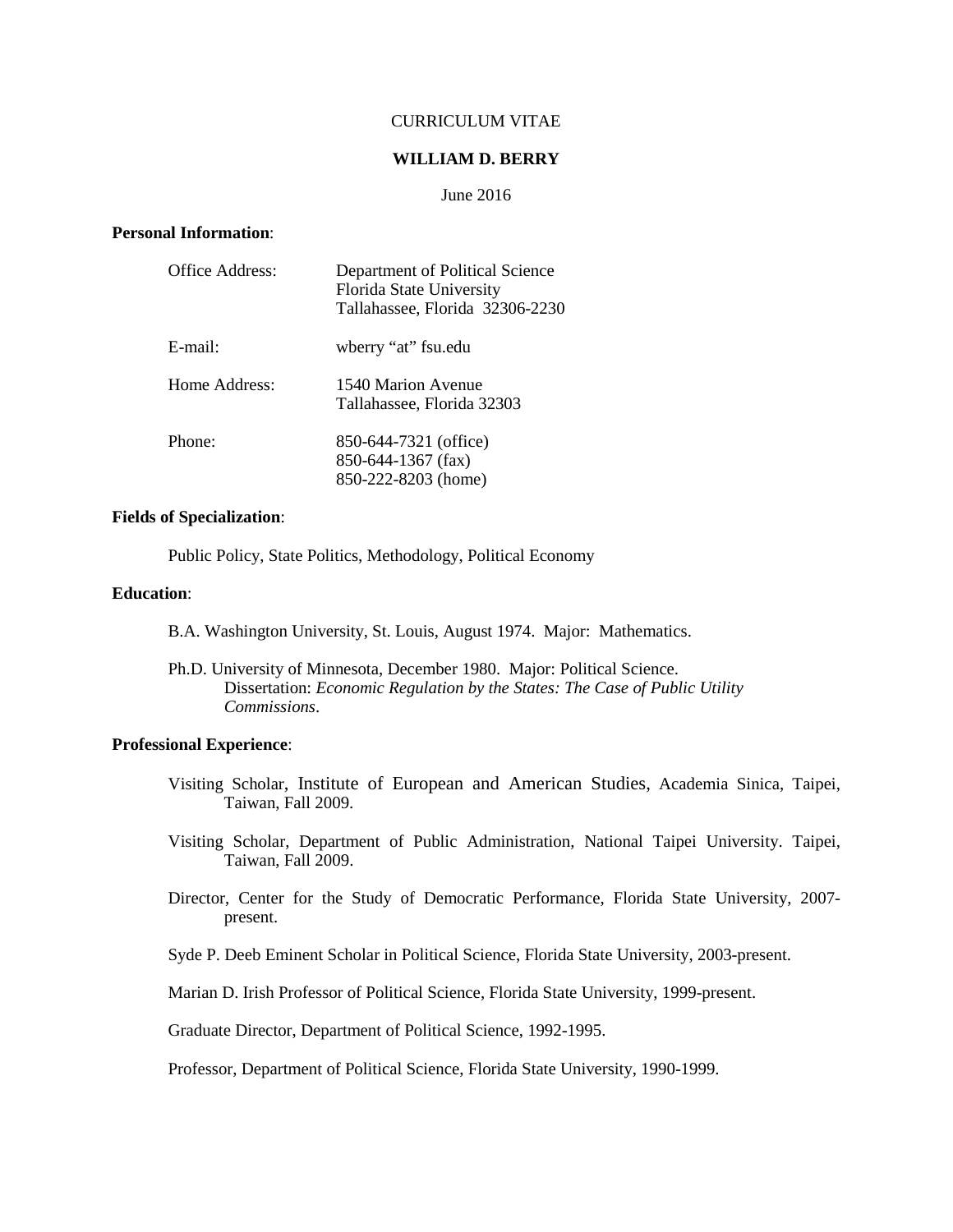- Associate Professor, Department of Political Science (with joint appointment in Martin School of Public Administration), University of Kentucky, 1984-1990.
- Assistant Professor, Department of Political Science (with joint appointment in Martin School of Public Administration), University of Kentucky, 1979-1984.
- Instructor, Department of Political Science, University of Minnesota, 1978-1979.

Research Assistant for Brian L. Job, 1977-1978.

Teaching Assistant, Department of Political Science, University of Minnesota, 1975-1977.

#### **Grants and Awards**:

- Florida State University Committee on Faculty Research "Cornerstone" Grant, "Establishing a Center for the Study of Democratic Performance at Florida State, PI with multiple co-PIs, \$100,000, July 2007 - June 2009.
- National Science Foundation Grant, "Updating and Cleaning ICPSR's State Legislative Election Returns Data and a Study of State Legislative Redistricting," with Thomas Carsey, \$208,000, June 2003 - July 2006.
- National Science Foundation Grant, "Cleaning ICPSR's State Legislative Election Returns Data and an Application to the Study of Repeat Challengers," with Thomas Carsey, \$69,000, March 2002 - April 2004.
- Florida State University Committee on Faculty Research Support Grant, Summer 2003.
- National Science Foundation Grant, "Doctoral Dissertation Research in Political Science: Innovation, Reinvention, and Change in Workplace Drug-Testing Policy in the American States" (Dissertation Research by Scott Lamothe), \$5,300, March 2000 - March 2001.
- Harold Lasswell Award (for outstanding career contributions to our understanding of the public policy making process) presented by the Policy Studies Organization, August 1997.
- National Science Foundation Grant, "Welfare Policy in the American States," \$75,000, March 1994 - July 1998.
- Best Paper Award, State Politics and Policy organized section of the American Political Science Association, honoring paper presented at the 1997 Annual Meeting of the Association, 1998.
- Florida State University Teaching Award, 1995.
- Florida State University Committee on Faculty Research Support Grant, Summer 1993.

Florida State University Council on Research and Creativity Planning Grant, 1992.

University of Kentucky Summer Faculty Research Fellowships: 1983, 1982, 1981, and 1980.

University of Minnesota Graduate School Doctoral Dissertation Fellowship, 1978-1979.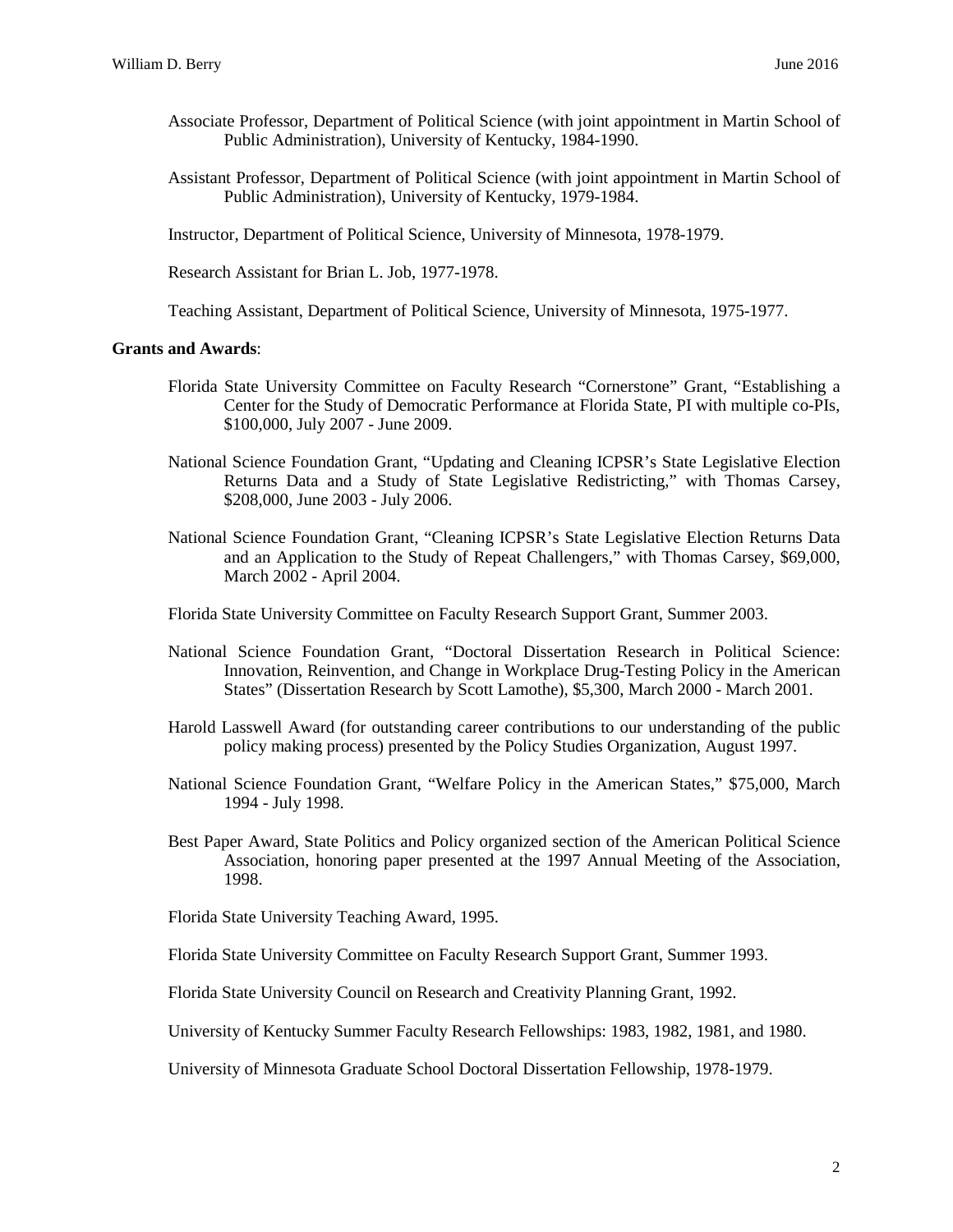## **Publications**:

#### **Books**:

- Berry, William and Mitchell Sanders. *Understanding Multivariate Research: A Primer For Beginning Social Scientists.* New York: Westview Press, 2000.
- Berry, William. *Understanding Regression Assumptions*, volume in Sage University Papers Series, Quantitative Applications in the Social Sciences. Beverly Hills: Sage, 1993. Later reprinted as Part V in Michael S. Lewis-Beck, ed., *Regression Analysis*, vol. 2 in series of International Handbooks of Quantitative Applications in the Social Sciences, Sage/Toppan, 1993. Translated into Chinese (as 理解回歸假設), 2012.
- Berry, William and David Lowery. *Understanding United States Government Growth: An Empirical Analysis of the Post-War Era*. New York: Praeger, 1987.
- Berry, William and Michael Lewis-Beck, eds. *New Tools for Social Scientists: Advances and Applications in Research Methods*. Beverly Hills: Sage, 1986; also coauthor with Lewis-Beck of chapter 1 ("Introduction: Measurement Theory"), chapter 5 ("Introduction: Techniques for Noninterval Data"), and chapter 8 ("Introduction: Dynamic Analysis").
- Berry, William and Stanley Feldman. *Multiple Regression in Practice*. Volume in Sage University Paper Series, Quantitative Applications in the Social Sciences. Beverly Hills: Sage, 1985. Later reprinted as Part II in Michael S. Lewis-Beck, ed., *Regression Analysis*, vol. 2 in series of International Handbooks of Quantitative Applications in the Social Sciences, Sage/Toppan, 1993.
- Berry, William. *Nonrecursive Causal Models*. Volume in Sage University Papers Series, Quantitative Applications in the Social Sciences. Beverly Hills: Sage, 1984. Translated into Chinese (as 非递归因果模型), 2012.

## **Journal Articles and Book Chapters**:

- Berry, William, Jacqueline Demeritt and Justin Esarey, "Bias and Overconfidence in Parametric Models of Interactive Processes," *American Journal of Political Science*, forthcoming 2016.
- Semat, Joshua, David Lowery, Suzanna Linn and William Berry, "The Cost Growth of Government Revisited," *Business and Politics*, 17 (December 2015): 723-37.
- Berry, William, Evan Ringquist, Richard Fording and Russell Hanson, "Assessing the Validity of Enns and Koch's Measure of State Policy Mood," *State Politics and Policy Quarterly*, 15 December 2015: 425-3.
- Berry, Frances and William Berry. "Innovation and Diffusion Models in Policy Research." *Theories of the Policy Process*, 3rd ed., Christopher Weible and Paul Sabatier, eds., Boulder, CO: Westview Press, 2014.
- Carsey, Thomas and William Berry, "What's a Losing Party to Do? The Calculus of Contesting State Legislative Elections," *Public Choice*, 160 (2014): 251–73.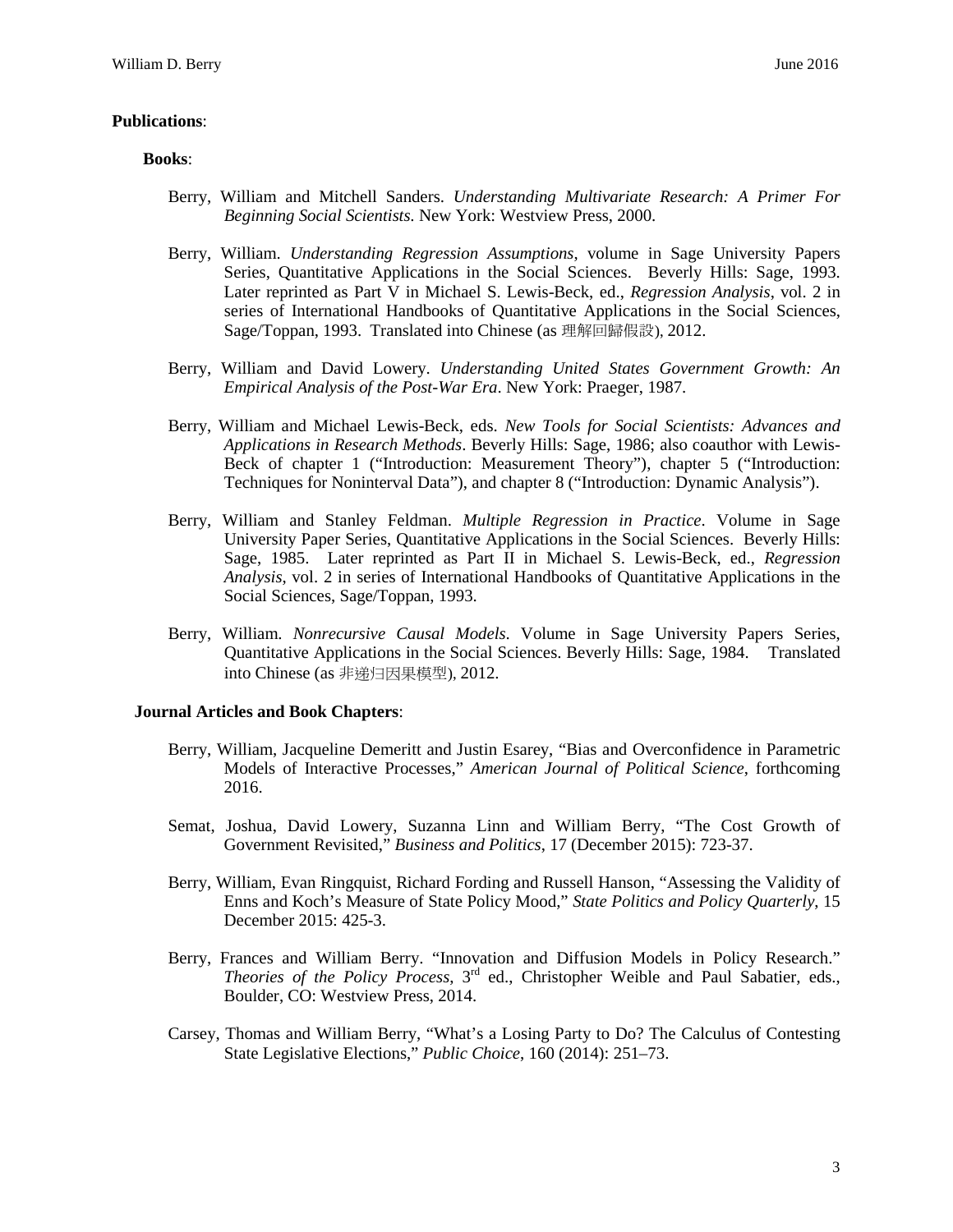- Berry, William, Richard Fording, Evan Ringquist, Russell Hanson and Carl Klarner, "A New Measure of State Government Ideology, and New Evidence that an Old Measure Performs Well." *State Politics and Policy Quarterly*, 13 (June 2013): 164-82.
- Berry, William, Matt Golder and Daniel Milton. "Improving Tests of Theories Positing Interaction." *Journal of Politics*, 74 (July 2012): 653-71.
- Baybeck, Brady, William Berry and David Siegel. "A Strategic Theory of Policy Diffusion via Intergovernmental Competition." *Journal of Politics*, 73 (January 2011): 232-47.
- Berry, William, Jacqueline H.R. DeMeritt and Justin Esarey. "Testing for Interaction in Binary Logit and Probit Models: Is a Product Term Essential?" *American Journal of Political Science*, 54 (January 2010): 248-66.
- Berry, William, Richard Fording, Evan Ringquist, Russell Hanson and Carl Klarner. "Measuring Citizen and Government Ideology in the U.S. States: A Re-appraisal." *State Politics and Policy Quarterly*, 10 (Summer 2010): 117-35.
- Carsey, Thomas, Richard Niemi, William Berry, Lynda Powell and James Snyder. "State Legislative Elections, 1967-2003: Announcing the Completion of a Cleaned and Updated Dataset." *State Politics and Policy Quarterly*, 8 (Winter 2008): 430-43.
- Berry, William, Evan Ringquist, Richard Fording and Russell Hanson. "A Rejoinder: The Measurement and Stability of State Citizen Ideology." *State Politics and Policy Quarterly*, 7 (Summer 2007): 160-66.
- Berry, William, Evan Ringquist, Richard Fording and Russell Hanson. "The Measurement and Stability of State Citizen Ideology." *State Politics and Policy Quarterly*, 7 (Summer 2007): 111-32.
- Berry, Frances and William Berry. "Innovation and Diffusion Models in Policy Research." *Theories of the Policy Process*, 2nd ed., Paul Sabatier, ed., Boulder, CO: Westview Press, 2007.
- Fording, Richard and William Berry. "The Historical Impact of Welfare programs on Poverty: Evidence from the American States," *Policy Studies Journal*, 35 (February 2007): 37-60.
- Richard Niemi, Lynda Powell, William Berry, Thomas Carsey and James M. Snyder Jr. "Competition in State Legislative Elections, 1992-2002." *The Marketplace of Democracy: Electoral Competition and American Politics*, Michael McDonald and John Samples, eds., Washington, D.C.: The Brookings Institution and Cato Institute, 2006.
- Berry, William, Evan Ringquist, Richard Fording and Russell Hanson. "A Comment on 'Correction: Does State Political Ideology Change Over Time?'," *Political Research Quarterly*, 59 (September 2006): 495.
- Berry, William and Brady Baybeck. "Using Geographic Information Systems to Study Interstate Competition." *American Political Science Review*, 99 (November 2005): 505-19.
- Berry, William. "Probit/Logit and Other Binary Models." *Encyclopedia of Social Measurement*, Kimberly Kempf-Leonard, editor. San Diego: Academic Press, 2004.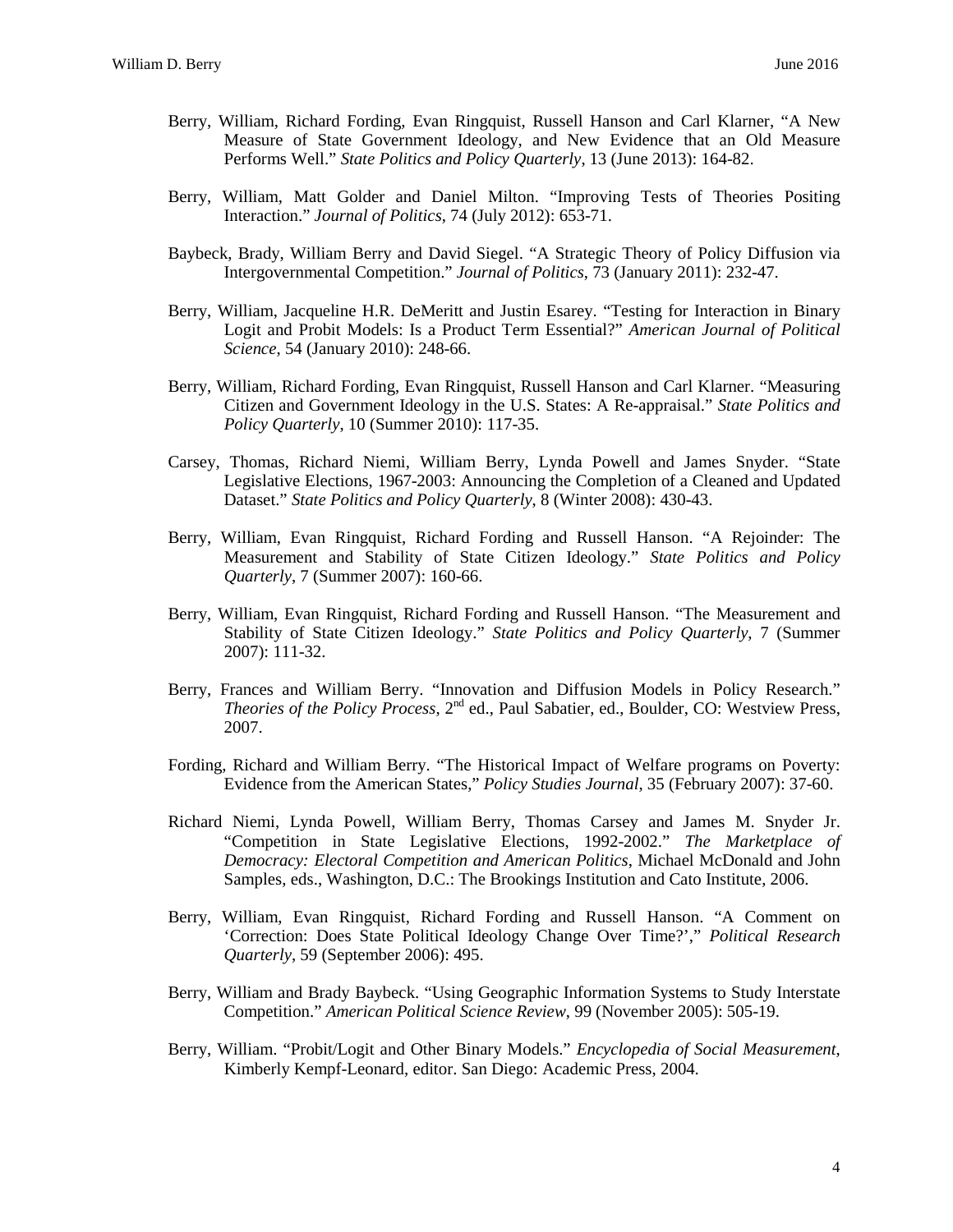- Berry, William, Richard Fording and Russell Hanson. "Reassessing the 'Race to the Bottom' in State Welfare Policy: Resolving the Conflict Between Individual-Level and Aggregate Research." *Journal of Politics*, 65 (May 2003): 327-49.
- Berry, William, Michael Berkman and Stuart Schneiderman. "Legislative Professionalism and Incumbent Reelection: The Development of Institutional Boundaries." *American Political Science Review*, 94 (December 2000): 859-74.
- Berry, William, Richard Fording and Russell Hanson. "An Annual Cost of Living Index for the American States, 1960-1995." *Journal of Politics*, 62 (May 2000): 550-67.
- Berry, Frances and William Berry. "Innovation and Diffusion Models in Policy Research." *Theories of the Policy Process*, Paul Sabatier, ed., Boulder, CO: Westview Press, 1999.
- Berry, Frances, William Berry and Stephen Foster. "The Determinants of Success in Implementing an Expert System in State Government." *Public Administration Review*, 58 (July/August 1998): 293-305 [published as formally designated "Lead Article"].
- Berry, William, Evan Ringquist, Richard Fording and Russell Hanson. "Measuring Citizen and Government Ideology in the American States, 1960-1993." *American Journal of Political Science*, 42 (January 1998): 327-48 (also reprinted in Marcus E. Ethridge, ed., *The Political Research Experience*, 3<sup>rd</sup> ed., M.E. Sharpe, 2001).
- Berry, William and Richard Fording. "Measuring State Tax Capacity and Effort." *Social Science Quarterly* (March 1997): 158-66.
- Berry, Frances and William Berry. "The Politics of Tax Increases in the States." *American Journal of Political Science*, 38 (August 1994): 855-59.
- Berry, William and Bradley Canon. "Explaining the Competitiveness of Gubernatorial Primaries." *Journal of Politics*, 55 (May 1993): 454-71.
- Berry, Frances and William Berry. "Tax Innovation by American States: Capitalizing on Political Opportunity." *American Journal of Political Science*, 36 (August 1992): 715-42.
- Berry, Frances and William Berry. "Specifying a Model of State Policy Innovation." *American Political Science Review*, 84 (June 1991): 573-79.
- Berry, William and David Lowery. "An Alternative Approach to Understanding Budgetary Tradeoffs." *American Journal of Political Science*, 34 (August 1990): 671-705.
- Berry, Frances and William Berry. "State Lottery Adoptions as Policy Innovations: An Event History Analysis." *American Political Science Review*, 84 (June 1990): 395-415 [recognized by the *Review* in 2006 as one of only 155 articles in the 100-year history of the journal to receive more than 100 ISI citations].
- Berry, William. "The Confusing Case of Budgetary Incrementalism: Too Many Meanings for a Single Concept?" *Journal of Politics*, 52 (February 1990): 167-96 [also translated into Italian ("La confusione creata dalla pluralità dei significati attribuiti al concetto di incrementalismo") and reprinted in *Problemi Di Amministrazione Pubblica*, No. 3 (1991)].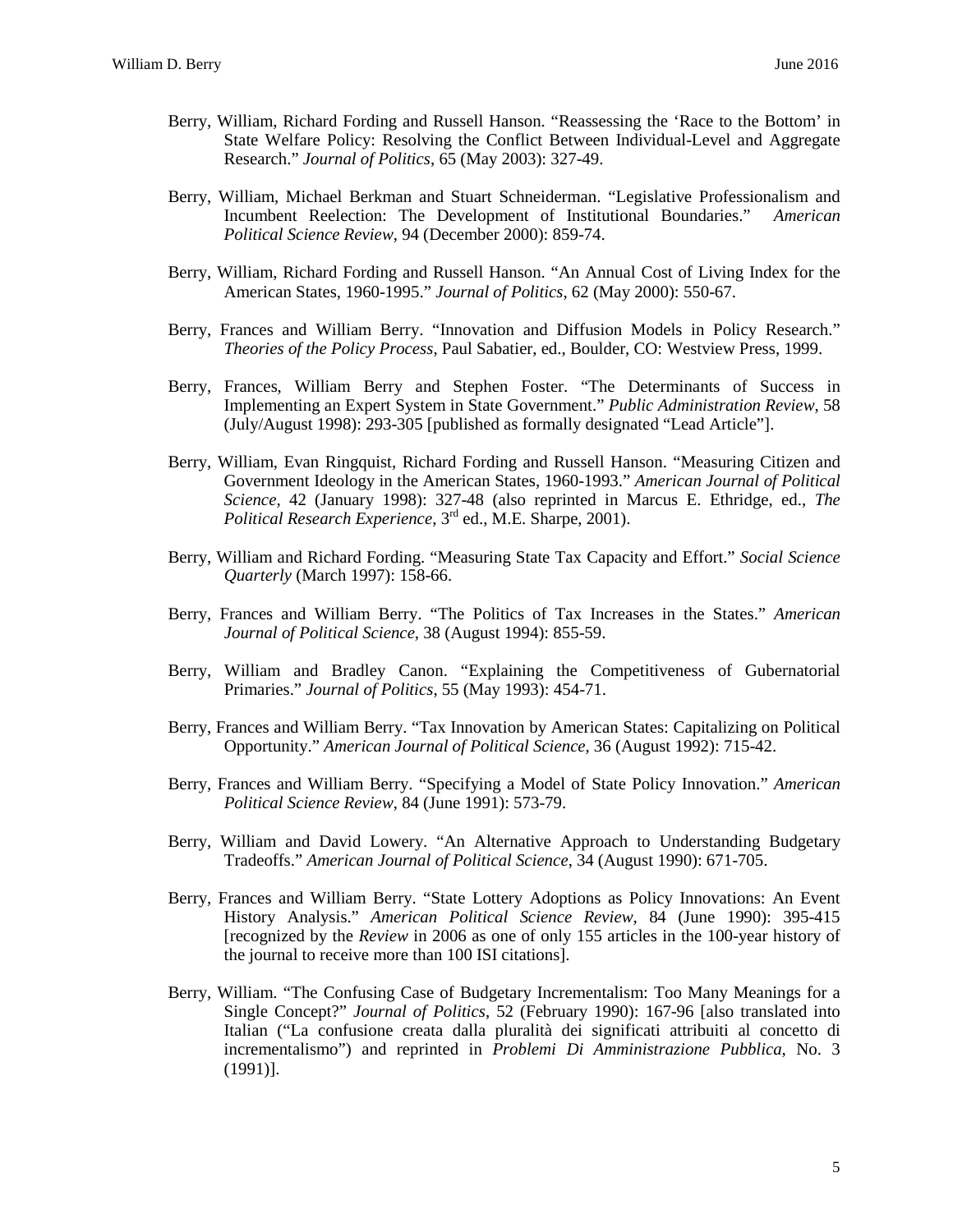- Berry, William and David Lowery. "Convergence and Divergence in Empirical Analyses of Fiscal Politics." *American Politics Quarterly*, 17 (October 1989): 446-76 [also translated into Italian ("Convergenze e divergenze nelle analisi empiriche delle politiche finanziarie pubbliche") and reprinted in *Problemi Di Amministrazione Pubblica*, No. 4 (1990)].
- Berry, William and David Lowery. "Explaining the Size of the Public Sector: Responsive and Excessive Government Interpretations." *Journal of Politics*, 49 (May 1987): 401-40.
- Berry, William. "Testing Budgetary Theories with Budgetary Data: Assessing the Risks," *American Journal of Political Science*, 30 (August 1986): 597-627.
- Berry, William and David Lowery. "Testing the Right Hypothesis with the Right Specification: A Reply to Tullock." *Social Science Quarterly*, 67 (March 1986): 218-22.
- Berry, William and David Lowery. "The Measurement of Government Size: Implications for the Study of Government Growth." *Journal of Politics*, 46 (November 1984): 1193-1206 [also translated into Italian ("La misura delle dimensioni del settore pubblico: implicazioni per lo studio della sua crescita") and reprinted in *Problemi Di Amministrazione Pubblica*, No. 3-4 (1985)].
- Berry, William and David Lowery. "The Growing Cost of Government: A Test of Two Explanations." *Social Science Quarterly*, 65 (September 1984): 735-49.
- Berry, William. "An Alternative to the Capture Theory of Regulation: The Case of State Public Utility Commissions," *American Journal of Political Science*, 28 (August 1984): 524-58.
- Lowery, David and William Berry. "The Growth of Government in the United States: An Empirical Assessment of Competing Explanations." *American Journal of Political Science*, 27 (November 1983): 665-94.
- Berry, William, John Freeman and Brian Job. "Using Markov Models for Analyzing Perceptual Frameworks." *Political Methodology*, 9, no. 3 (1983): 249-84.
- Berry, William. "The Identification Problem Made Simple: An Algorithm Acting as a Necessary and Sufficient Test," *Political Methodology*, 9 (1983): 1-33.
- Berry, William and Lee Sigelman. "Cost and the Calculus of Voting." *Political Behavior*, 4 (1982): 419-28.
- Berry, William. "Theories of Regulatory Impact: The Roles of the Regulator, the Regulated, and the Public," *Policy Studies Review*, 4 (February 1982): 436-41.
- Berry, William and Lee Sigelman. "Comment on Jennings." *American Political Science Review* (refereed communication), 75 (September 1981): 728-30.
- Berry, William. "On the Use of External Criteria to Interpret Spatial Structures: A Note of Caution But Encouragement," *Political Methodology*, 6 (1979): 425-35.
- Berry, William. "Utility Regulation in the States: The Policy Effects of Professionalism and Salience to the Consumer," *American Journal of Political Science*, 23 (May 1979): 263- 77.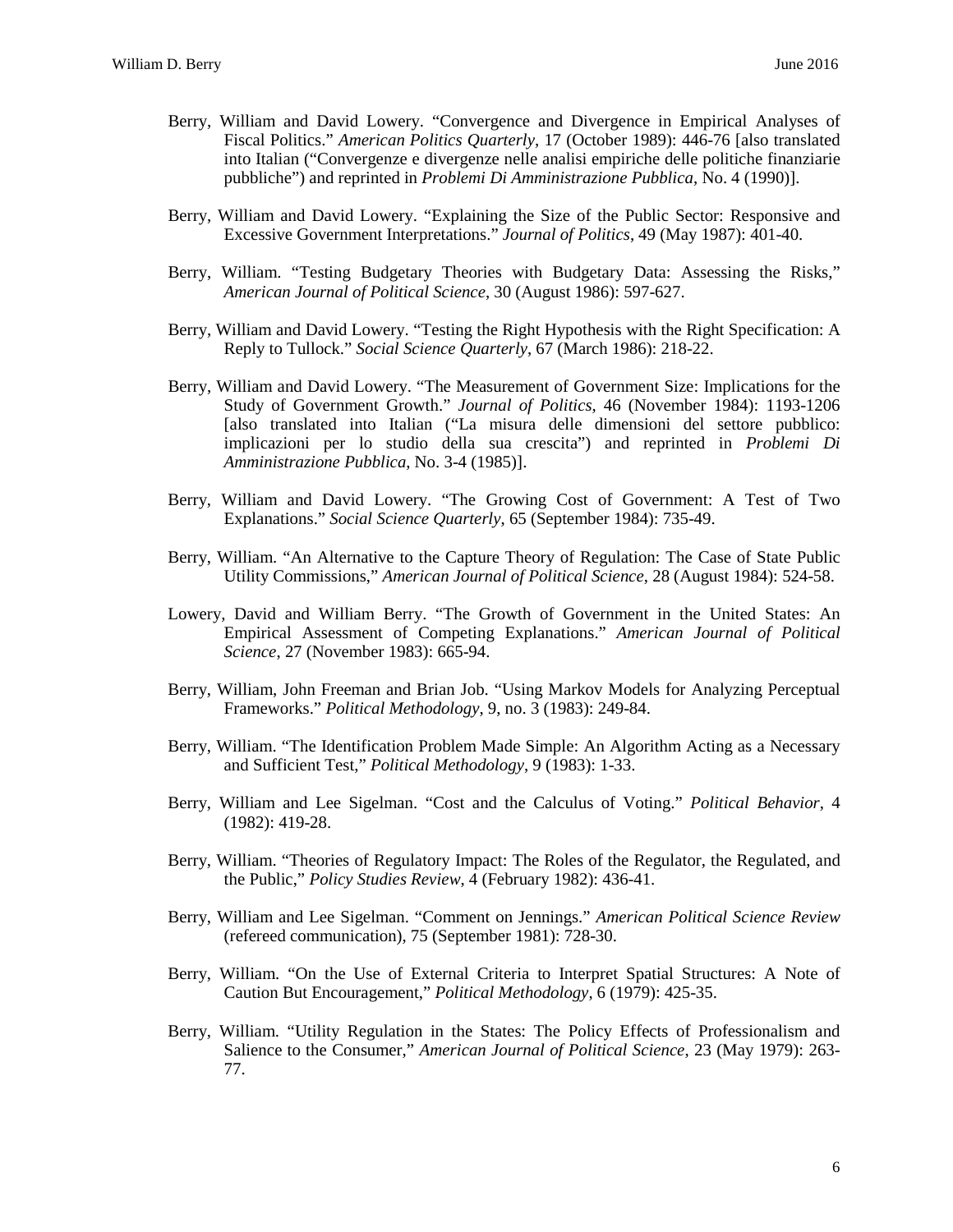### **Work in Progress**:

- "Assessing Event History Analysis (EHA) Techniques for Studying Policy Diffusion," with Craig Volden, Adam Hughes and Scott Liebertz.
- "Testing Theories about Interaction Between Binary Independent Variables and Conveying the Results Effectively," with Matt Hauenstein.
- "Rethinking the Normal Vote, the Personal Vote, and the Impact of Legislative Professionalism in U.S. State Legislative Elections," with Thomas Carsey and Jonathan Winburn.

### **Conference Papers**:

- "Assessing the Performance of Event History Analysis for Studying the Adoption of Policy Innovations," with Craig Volden, Adam G. Hughes and Scott Liebertz, paper presented at the Annual Meeting of the American Political Science Association," San Francisco, CA, September 2015.
- "A Strategic Theory of Policy Diffusion via Intergovernmental Competition," with Brady Baybeck and David Siegel, paper presented at the Annual Meeting of the Southern Political Science Association, New Orleans, LA, January 2011.
- "Can the Wrong Model Produce the Right Result? The Impact of Specification Ambiguity on the Performance of Binary Logit," with Jacqueline H.R. DeMeritt and Justin Esarey, poster presented at the Summer Political Methodology Meeting, Iowa City, IA, June 2010.
- "A Strategic Theory of Policy Diffusion in a Network," with Brady Baybeck and David Siegel, paper presented at the Annual State Politics and Policy Conference, Chapel Hill, NC, May 2009.
- "A Strategic Theory of Policy Diffusion and an Application to the Study of Lottery Competition Among the American States," paper presented at the Fourth Transatlantic Dialogue on the Status of Inter-Governmental Relations and Multi-Level Governance in Europe and the U.S, Milan, June 2008.
- "Testing for Interaction in Binary Logit and Probit Models: Is a Product Term Essential?" with Justin Esarey and Jacqueline Rubin, paper presented at the Annual Meeting of the Midwest Political Science Association, Chicago, April 2007.
- "Measuring State Electoral Competition and its Effect on Public Policy," with Belinda Davis, Charles Barrilleaux and Lanny Martin, paper presented at the Annual State Politics and Policy Conference, Austin, TX, February 2007.
- "Legislative Professionalism and the Personal Vote in U.S. State Legislative Elections," with Thomas Carsey and Jonathan Winburn, paper presented at the Annual State Politics and Policy Conference, Austin, TX, February 2007.
- "Understanding Lottery Competition in the American States: Distinguishing 'Offensive' from 'Defensive' Competition," with Brady Baybeck, paper presented at the Third Sino-U.S. International Conference for Public Administration, Beijing, China, June 2006.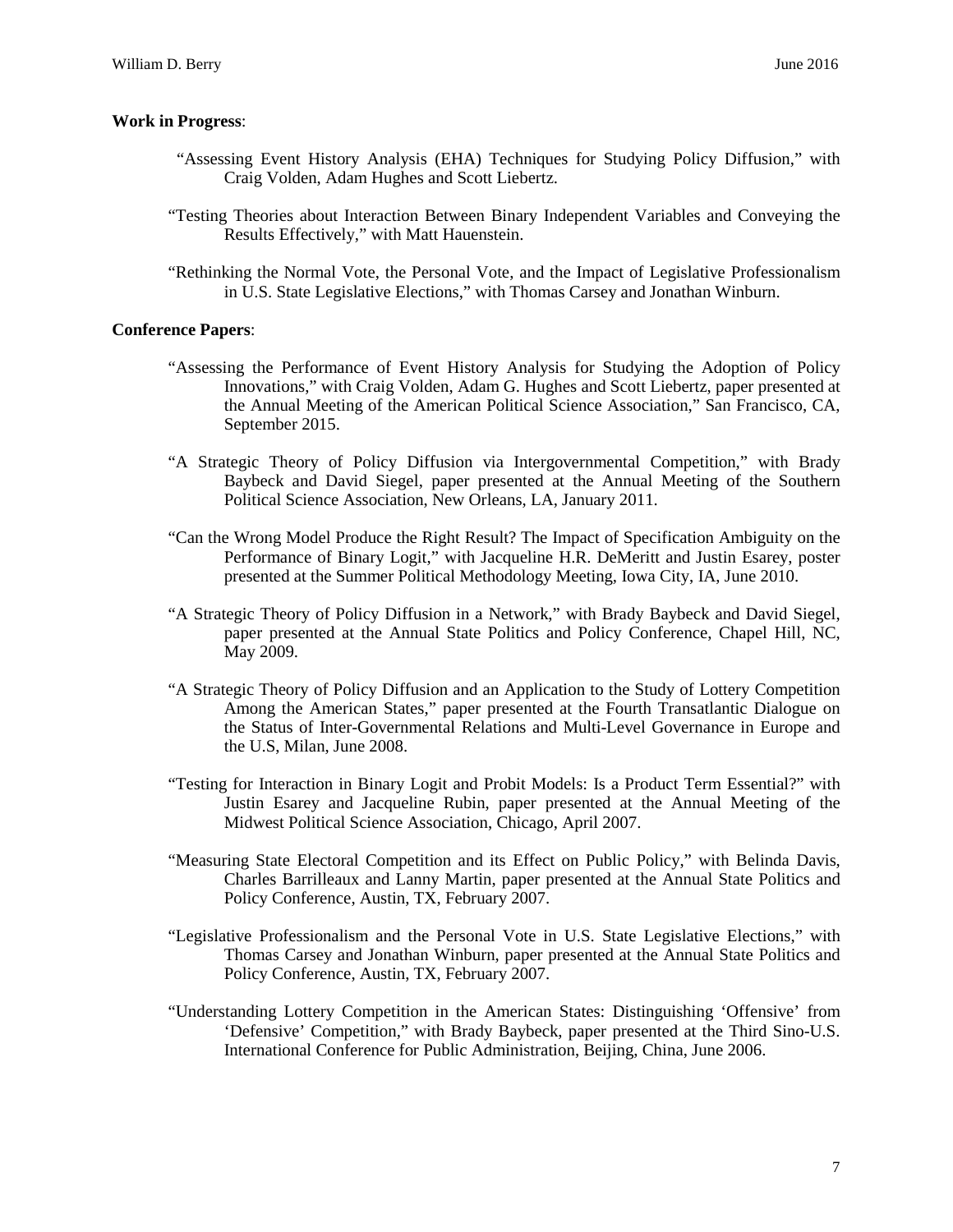- "State Legislative Elections, 1992-2002: An Overview of Incumbent Reelection, Open Seats, Turnover, and Competition," with Richard G. Niemi, Lynda W. Powell, Thomas M. Carsey, and James M. Snyder, Jr., paper presented at the Conference on Electoral Competition and American Politics (sponsored by the Cato Institute and the Brookings Institution), Washington, D.C., March 2006.
- "Using Spatial Analysis to Test Theories of Interstate Influence: An Application to the Study of the 'Race to the Bottom' in American State Welfare Policy," with Brady Baybeck, paper presented at the Annual Meeting of the Midwest Political Science Association, Chicago, April 2004.
- "A Micro-Level Approach to Measuring State Electoral Competition," with Belinda Davis and Charles Barrilleaux, paper presented at the Annual Meeting of the American Political Science Association, Philadelphia, August 2003.
- "If at First You Don't Succeed…: Repeat Challengers in State Legislative Elections," with Thomas Carsey and Walter Forrest, paper presented at the Third Annual State Politics Conference, Tucson, AZ, March 2003.
- "The Impact of Welfare Programs on Poverty in the American States," with Richard Fording, paper presented at the Annual Meeting of the Midwest Political Science Association, Chicago, April 2000.
- "Explaining Incumbent Reelection," with Michael Berkman and Stuart Schneiderman, paper presented at the Annual Meeting of the Midwest Political Science Association, Chicago, April 1998.
- "Reassessing the 'Race to the Bottom' Thesis: A Spatial Dependence Model of State Welfare Policy," with Richard Fording and Russell Hanson, paper presented at the Annual Meeting of the American Political Science Association, Washington, D.C., August 1997.
- "Legislative Professionalism and the Incumbency Advantage: A Contextual Analysis of State Elections," with Michael Berkman and Stuart Schneiderman, paper presented at the Annual Meeting of the Midwest Political Science Association, Chicago, April 1997.
- "Measuring the Cost of Living in the American States, 1960-1990," with Richard C. Fording and Russell L. Hanson, paper presented at the Annual Meeting of the American Political Science Association, San Francisco, August 1996.
- "Ideology, Institutions and Policy Influence in the American States: 1960-93," with Evan J. Ringquist, Richard Fording and Russell Hanson, paper presented at the Annual Meeting of the Midwest Political Science Association, Chicago, April 1995.
- "State Welfare Policy in Perspective: A General Model of Related Outcomes," with Russell L. Hanson, paper presented at the Conference on State Economic Development, Chicago, Illinois, May 1993.
- "Explaining State Tax Innovation," with Frances S. Berry, paper presented at the Annual Meeting of the American Political Science Association, San Francisco, September 1990.
- "Explaining the Competitiveness of Gubernatorial Primaries," with Bradley Canon, paper presented at the Annual Meeting of the Midwest Political Science Association, Chicago, April 1990.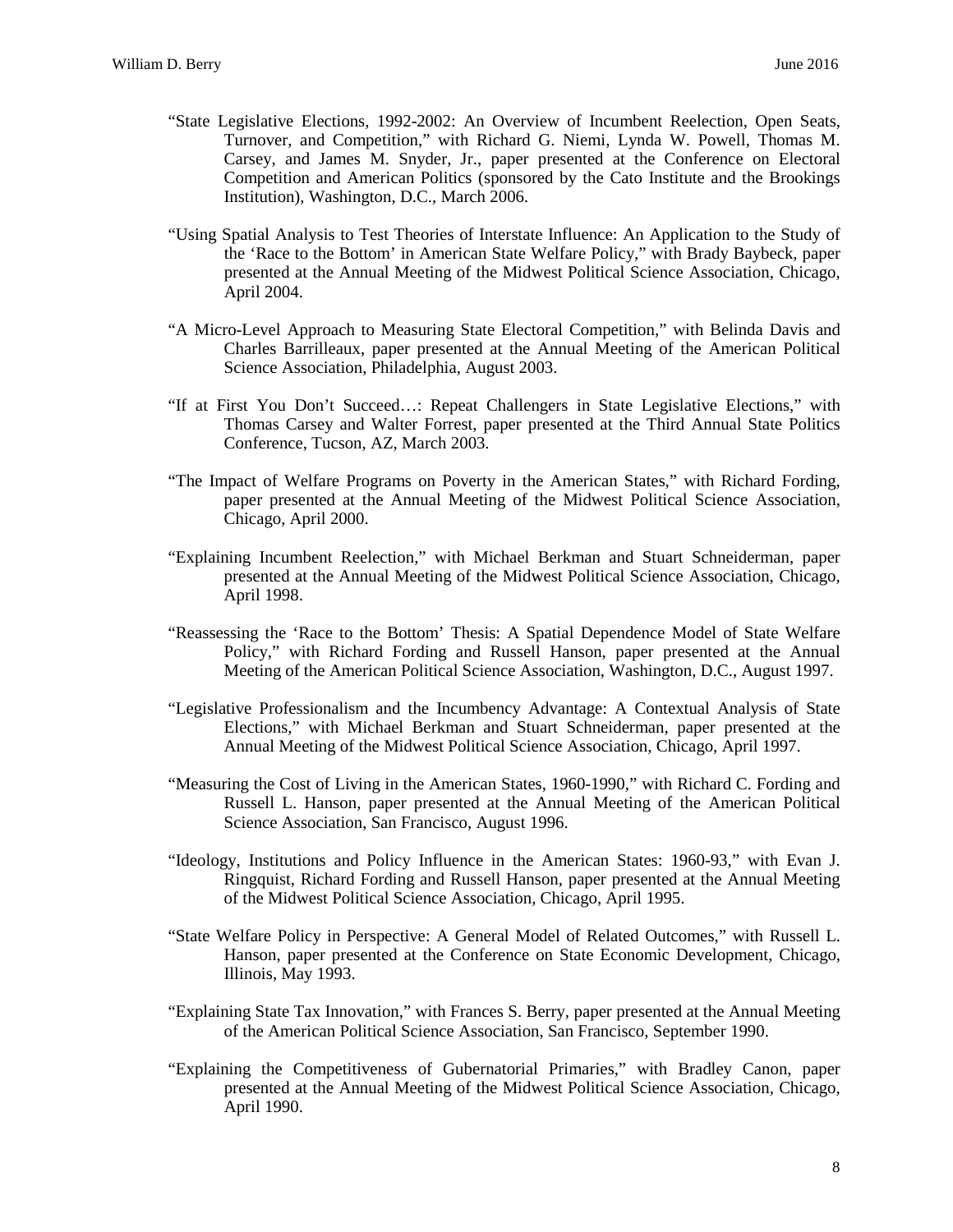- "Using Event History Analysis to Explain State Policy Adoptions," with Frances S. Berry, paper presented at the Sixth Annual Political Methodology Conference, Minneapolis, July 1989.
- "The Many Meanings of Budgetary Incrementalism," paper presented at the Annual Meeting of the Southern Political Science Association, Atlanta, November 1988.
- "Alternative Models of Innovation by American States," with Frances Berry, paper presented at the Annual Meeting of the American Political Science Association, Washington, D.C., September 1988.
- "An Alternative Approach to Studying Budgetary Tradeoffs," with David Lowery, paper presented at the Annual Meeting of the Midwest Political Science Association, Chicago, April 1987.
- "The 'Ratio Variable' Problem in Research on Budgeting and Expenditure Choice," paper presented at the Annual Meeting of the Political Methodology Society, Berkeley, California, July 1985.
- "Testing Budgetary Theories with Budgetary Data: Using Simulations to Assess the Risks," paper presented at the Annual Meeting of the Southern Political Science Association, Savannah, Georgia, November 1984.
- "Disaggregating Government Growth: The United States in the Post-War Era," with David Lowery, paper presented at the Annual Meeting of the American Political Science Association, Washington, D.C., September 1984.
- "The Growing Cost of Government Purchases in the Post-War Era: A Test of Two Explanations," with David Lowery, paper presented at the Annual Meeting of the National Tax Association, Seattle, Washington, October 1983.
- "The Measurement of Government Size: Implications for the Study of Government Growth," with David Lowery, paper presented at the Annual Meeting of the American Political Science Association, Chicago, September 1983.
- "Government Growth: An Empirical Assessment of Competing Explanations," with David Lowery, paper presented at the Annual Meeting of the Western Political Science Association, San Diego, California, March 1982.
- "Measuring the Impact of Regulation: The Case of Electric Rates," paper presented at the Sixth Annual Hendricks Symposium, Lincoln, Nebraska, April 1981.
- "A Theory of Economic Regulation: The Case of State Electric Utilities," paper presented at the Symposium on Regulatory Policy, Houston, Texas, November 1979.
- "State Regulatory Policy and Electric Utility Rate Structures," paper presented at the Annual Meeting of the Midwest Political Science Association, Chicago, Illinois, April 1979.
- "The Use of Markov Models to Analyze Interaction Processes: A Perceptual Alternative," with John Freeman and Brian Job, paper presented at the Annual Meeting of the International Studies Association, Washington, D.C., February, 1978.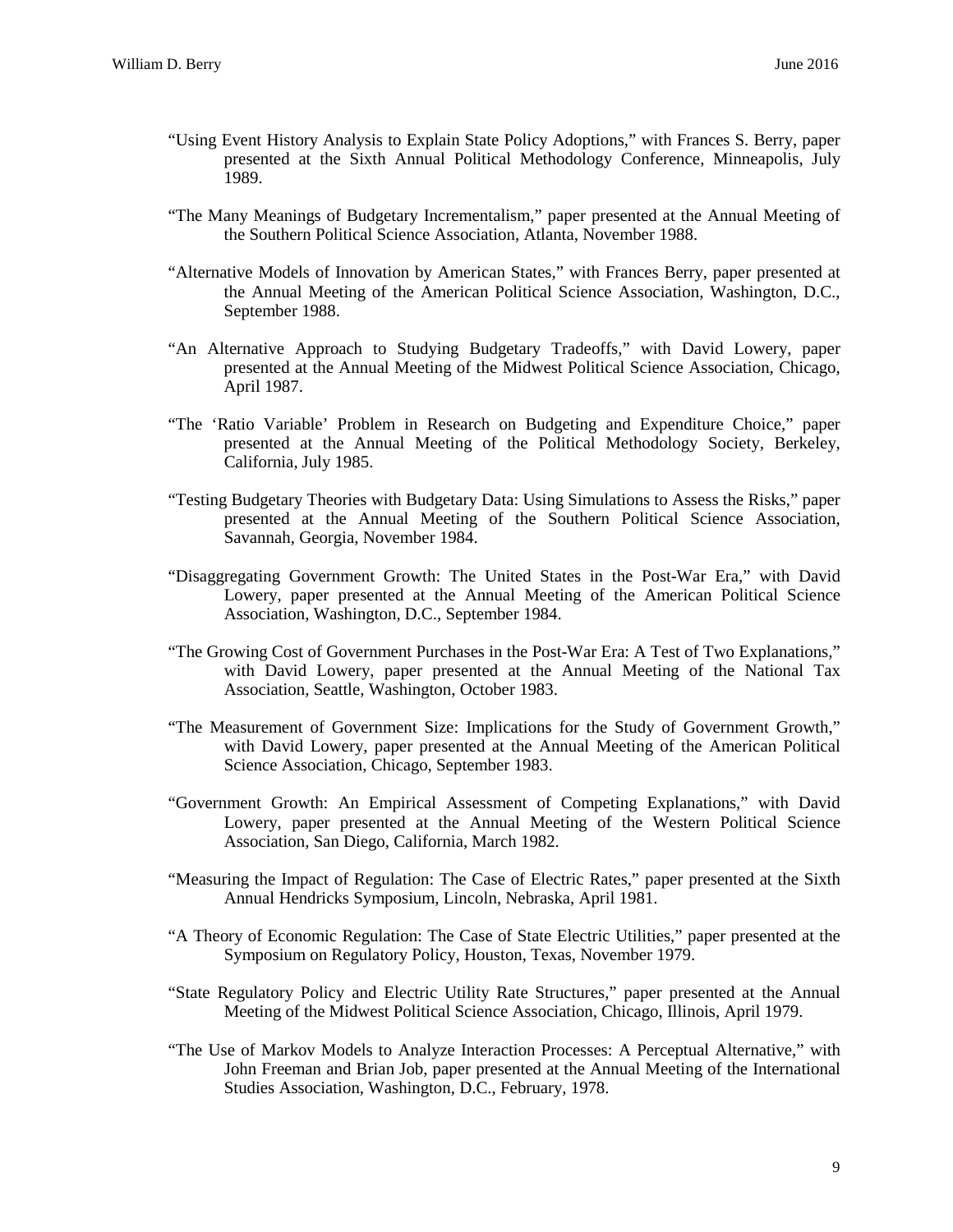# **Teaching and Research Interests**:

- Public Policy: American Public Policy, Policy Innovation and Diffusion, Politics of Taxing and Spending, Government Growth, Welfare Policy, Economic Regulation
- State Politics: State Government and Politics, Intergovernmental Relations.
- Methodology: Multivariate Analysis, Statistics, Measurement Theory, Scaling Techniques, Research Design.

# **Editorial Activity**:

- Editorial Board member, *American Journal of Political Science*, 1985-1987, 1994-1997, 2002- 2009.
- Editorial Board member, *Journal of Politics*, 1988-1993, 1997-2001.
- Editorial Board member, *State Politics and Policy Quarterly*, 1999-2004.
- Editorial Advisory Board member, Sage Quantitative Applications in the Social Sciences Series, 1988-present.
- Reviewer for *American Journal of Political Science*, *American Political Science Review*, *American Politics Quarterly*, *American Sociological Review*, *British Journal of Political Science*, *Journal of Politics*, *Journal of Public Administration Research and Theory*, National Science Foundation, *Policy Studies Journal*, *Political Analysis*, *Political Research Quarterly*, *Social Science Quarterly*, and other journals.

# **Other Professional Activity**:

- Member, committee to choose recipient of Career Achievement Award, Political Methodology section of American Political Science Association, 2008.
- Member, committee to choose recipient of Aaron Wildavksy Enduring Contribution Award, Public Policy section of American Political Science Association, 2008.
- Member, committee to choose best article published in *Political Analysis* in 2006.
- Discussant, DeVoe Moore Center Critical Issues Symposium: Public and Private Institutions, Political Action, and the Practice of Local Government, Florida State University, February 2006.
- Member, Program Committee for Society for Political Methodology Summer Meeting, 2005.
- Organizing Committee for new journal to be published by State Politics and Policy organized section of American Political Science Association*, State Politics and Policy Quarterly*, 1999.
- Panel Chairperson, panel on "New Insights into Budgeting, Finance and Fiscal Policy," Annual Meeting of the Midwest Political Science Association, April 1996.
- Chair, Presidential Nominating Committee for Midwest Political Science Association, 1995.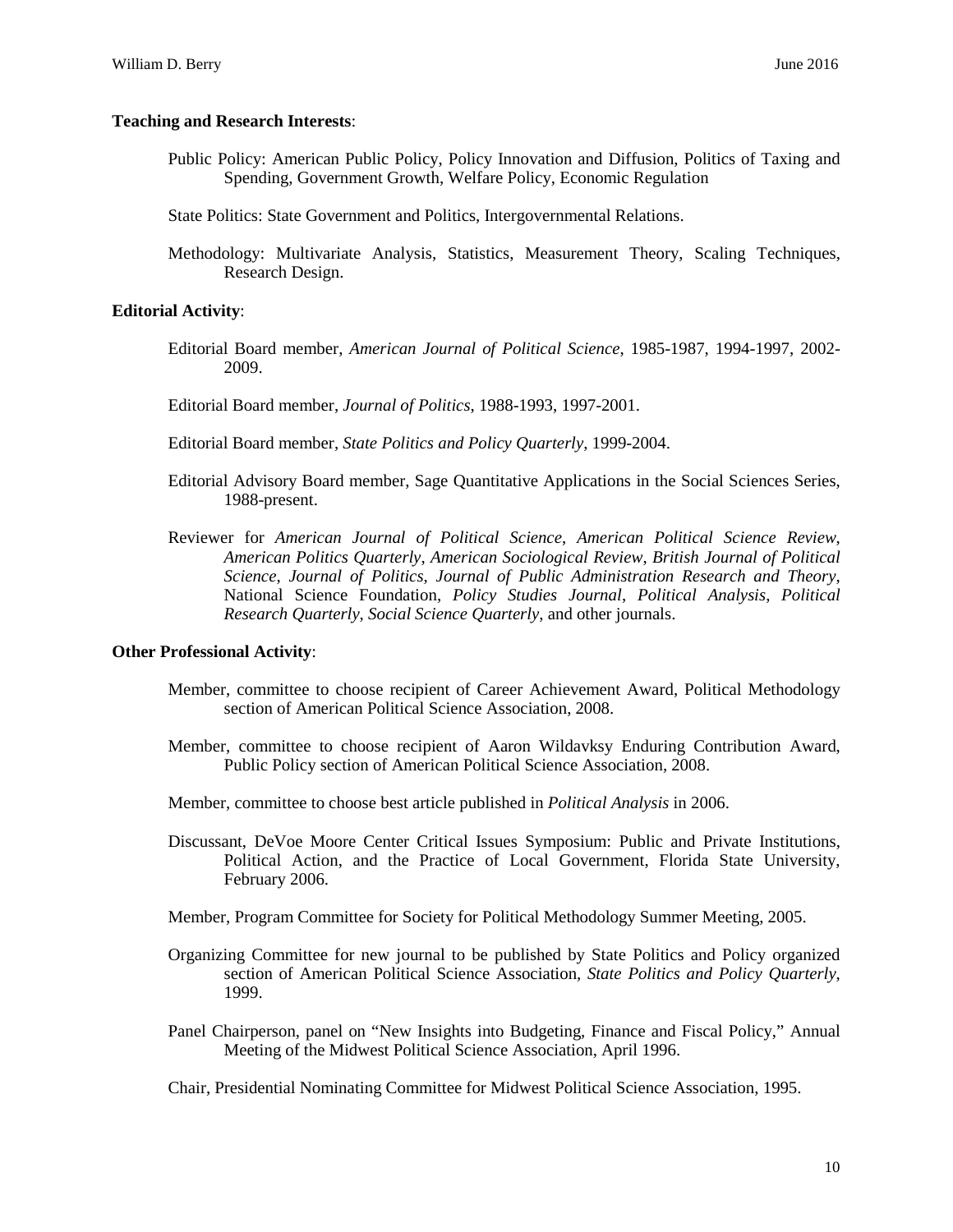- Chair, Selection Committee for American Political Science Association's Gosnell Award for research in political methodology, 1995.
- Panel Chairperson, panel on "Welfare Policies in the American States," Annual Meeting of the Midwest Political Science Association, April 1995.
- Member, Presidential Nominating Committee for Midwest Political Science Association, 1994.
- Chair, Committee to Establish Best Paper Award for the Political Methodology Section of American Political Science Association, 1994.
- Political Methodology Program Committee section organizer, 1993 American Political Science Association Annual Meeting.
- Coordinator and Host of APSA Political Methodology organized section's Annual Summer Meeting, Tallahassee, Florida, July 1993.
- Member, Nominating Committee for Southern Political Science Association, 1992.
- Member, ad hoc committee to review selection procedures for editor of *The Journal of Politics*, 1991.
- Panel Chairperson, panel on "The Politics of Budgeting," Annual Meeting of the American Political Science Association, September 1991.
- President, State Politics and Policy organized section of American Political Science Association, 1990-1991.
- Discussant, panel on "The Bureaucracy and Policy Implementation," Annual Meeting of Midwest Political Science Association, April 1991.
- Member, Executive Council, State Politics and Policy organized section of American Political Science Association, 1989-1990.
- Member, committee for organizing new section on State Politics in the American Political Science Association, 1988-1989.
- Developer and coordinator of University of Kentucky's international political science BITNET directory, 1987-1990.
- Member, Southern Political Science Association Committee to chose best paper written by graduate student for 1988 Annual Meeting, 1989.
- Discussant, panel on "Growth of Government," Annual Meeting of Midwest Political Science Association, April 1989.
- Panel chairperson, panels on "Innovation and Incrementalism in Federal Policy Making" and "New Methods for Political Research," Annual Meeting of Southern Political Science Association, November 1988.
- Discussant, panel on "State Environmental Policy," Annual Meeting of the Western Political Science Association, March 1988.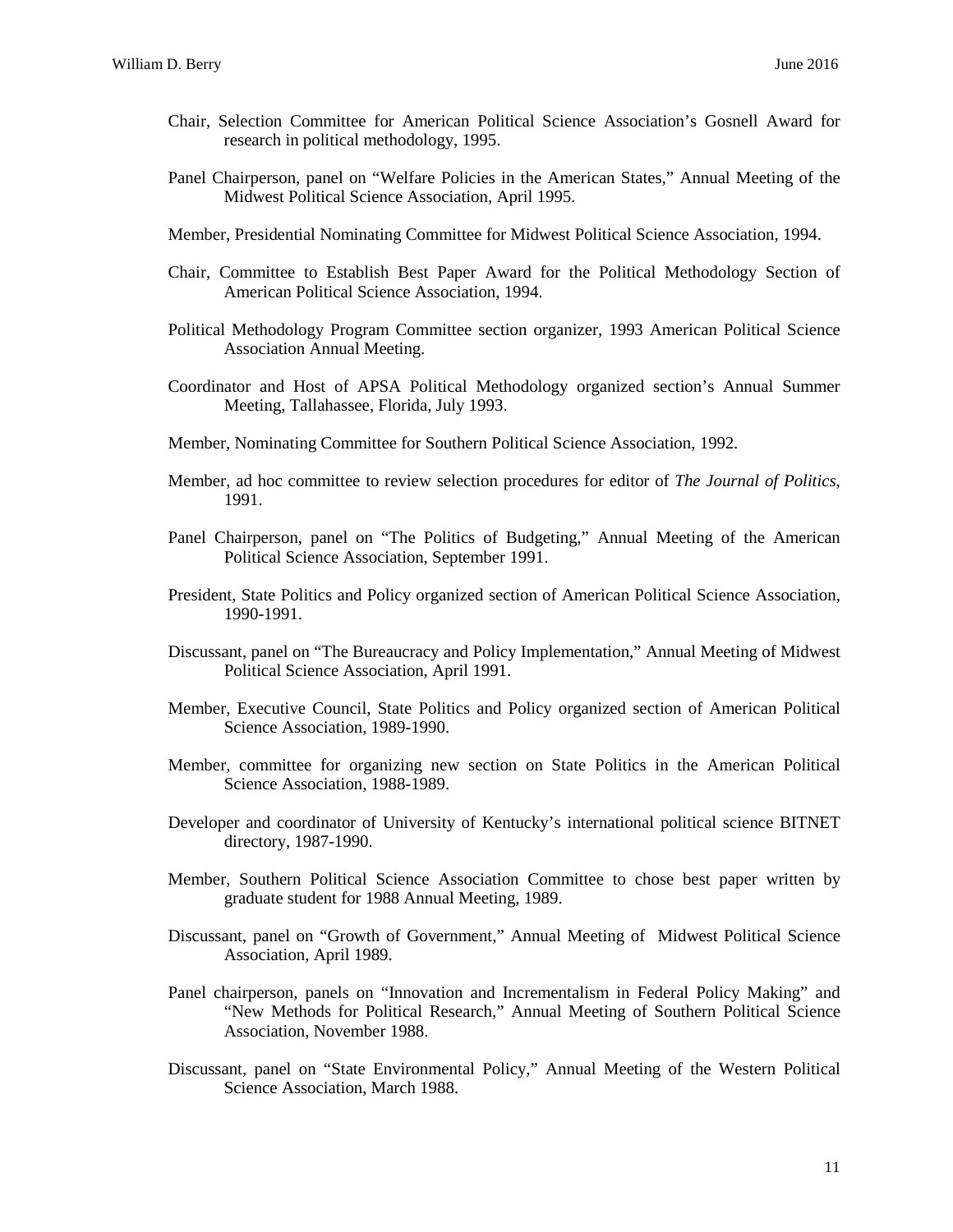- Panel chairperson, panel on "Using Error Terms and Missing Data," Annual Meeting of the American Political Science Association, September 1985.
- Discussant, panel on "State Tax Policy," Annual Meeting of the American Political Science Association, September 1985.
- Panel chairperson, panel on "Problems in Measurement," Annual Meeting of the American Political Science Association, September 1983.
- Panel chairperson, panel on "Measurement and Conceptualization in Public Policy Research," Annual Meeting of the American Political Science Association, September 1982.
- Discussant, panel on "Multidimensional Scaling," Annual Meeting of the Midwest Political Science Association, April 1980.
- Discussant, panel on "Regulatory Politics," Annual Meeting of the Southern Political Science Association, November 1979.

Discussant, Symposium on Regulatory Policy, Houston, Texas, November 1979.

# **Courses Taught**:

| Florida State University: | Research Design (POS-5736)                                    |  |
|---------------------------|---------------------------------------------------------------|--|
|                           | Quantitative Analysis in Political Science (POS-5746)         |  |
|                           | Models of Public Policy Making (PUP-5007)                     |  |
|                           | Political Science Data Analysis (POS-5737)                    |  |
|                           | Advanced Research Seminar in Public Policy (PUP-6910)         |  |
|                           | Politics of Taxing and Spending (PUP-4103)                    |  |
|                           | Research Methods in Political Science (POS-3713)              |  |
|                           | Public Policy Innovation in the United States (PUP-4931)      |  |
|                           | State Politics and Government (POS-3932)                      |  |
|                           | Internship (POS-4941)                                         |  |
| University of Kentucky:   | State Government (PS255)                                      |  |
|                           | Intergovernmental Relations (PS455)                           |  |
|                           | Analysis of Public Policy (PS489)                             |  |
|                           | <b>Budgetary Process (PS580)</b>                              |  |
|                           | Quantitative Methods I (PA621)                                |  |
|                           | Introduction to Techniques of Political Research (PS672)      |  |
|                           | Proseminar in Public Policy and Public Administration (PS685) |  |
|                           | Public Policy Formulation (PS775/PA629)                       |  |
|                           | <b>Advanced Quantitative Methods (PS772)</b>                  |  |

#### **University Service**:

At Florida State University:

- Graduate Studies Committee, Department of Political Science, 1990-1991, 1997-1999, 2001- 2003, 2004-2009, 2011-2012, 2013-2016.
- Tenure and Promotion Committee, Department of Political Science, 1997-2003, 2005, 2007- 2009, 2011; College of Social Sciences, 1995-1996, 1998-2000; 2005-2009; 2012-2016; University, 1998-2000.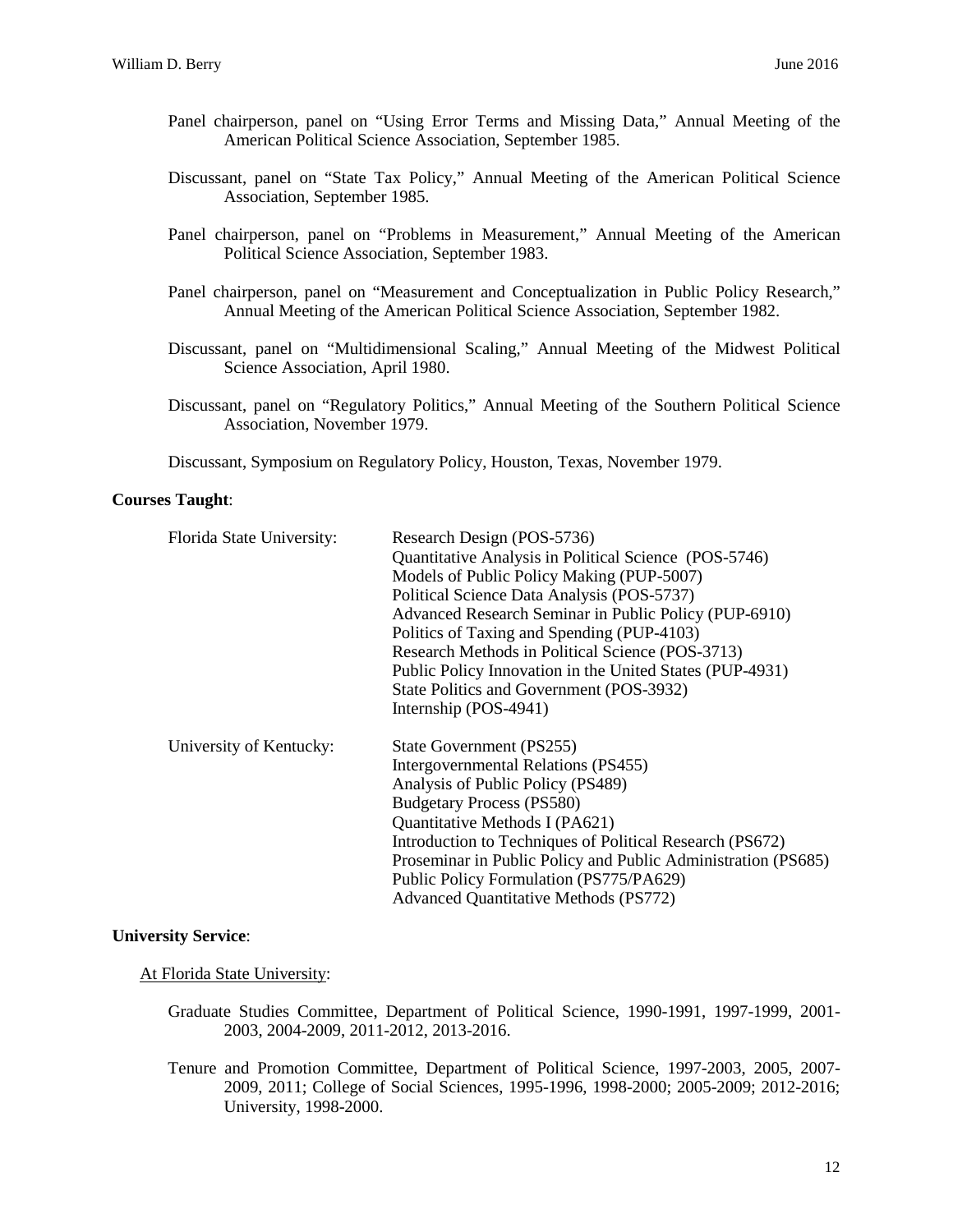Executive Committee, Department of Political Science, 1991-1993, 1998-2000, 2006-2008.

- Chair, Graduate Program Committee Review Subcommittee for Evaluation of School of Law, 2008-2009.
- SACS Quality Enhancement Program (QEP) Planning Committee, 2011-2012.
- Faculty Senate, 2008-2010.
- Acting Chair, Department of Political Science, summer 1992.
- Member, Identifying Core Programs Committee to advise provost on response to budget crisis: 2008-2009.
- Member, "Pathways to Excellence" Executive Committee (to determine allocation of new "cluster" faculty positions at Florida State University), 2006-2007.
- Graduate Program Committee Review Subcommittee for Evaluation of Department of Political Science, 2006-2007.
- Member, University Honorary Degree Committee, Spring 2010-present.
- Information and Technology Committee, College of Social Sciences, 2003.
- Committee to select 2001 COFRS Awards, Spring 2001.
- Policy and Academic Affairs Committee, College of Social Sciences, 1993-1995, 2001-2003, 2007-2009.
- Committee to organize "FSU Vision: A Distinguished Lecture Series," 2000-2003.
- Chair, Search Committee for Eppes Professorship in Department of Political Science, 2000-2001.
- Offered workshop on obtaining federal research grants for College of Social Science faculty, summers of 2000 through 2008, and 2010.
- Offered university-wide workshop on research grants for doctoral students, 2008 and 2009.
- Search Committee, Leroy Collins Eminent Scholar in Civic Education, 1999-2001.

Search Committee for new dean of the College of Social Sciences, 1999-2000.

Chair, Faculty Position Recruitment Committees, 1992-1993, 1999-2000, 2006-2007, 2008-2009.

- College of Social Sciences Computing Committee, 1992-1995.
- University Representative to Inter-University Consortium for Political and Social Research (ICPSR), 1992-1995.
- Committee to prepare report on "Stresses in Research and Education at FSU," as part of 12 university study for National Science Board, Fall 1993.